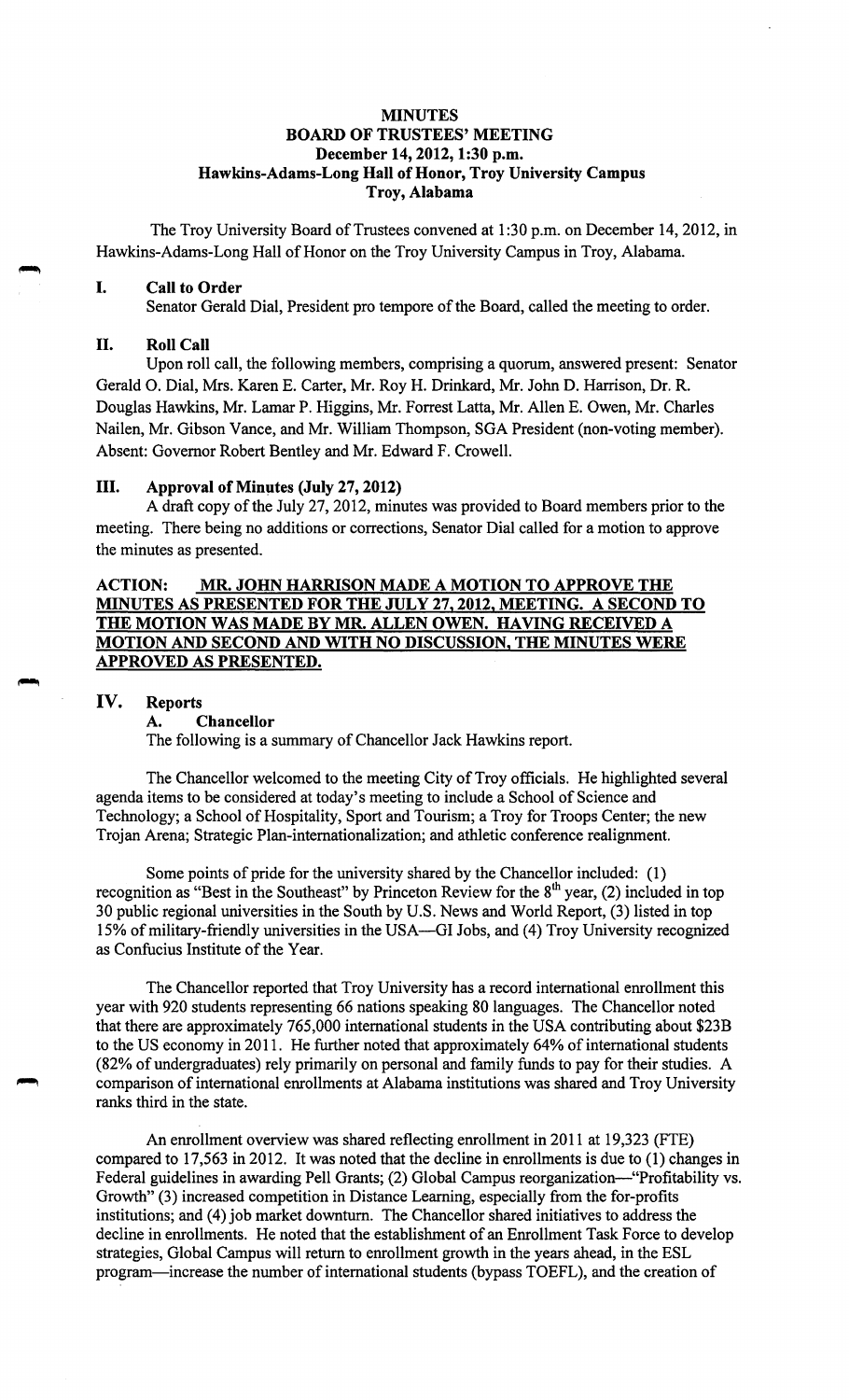~

new academic programs. Fall 2013 trends for the Troy Campus represent an 11% increase in applications and 13% increase in acceptances.

Chancellor Hawkins reported that on December 7<sup>th</sup> the Alabama Commission on Higher Education approved two baccalaureate programs in economics-MBA in International Business, and a Master of Social Work.

The Chancellor recognized Dr. Katherine Hildebrand, Dean of the College of Education; Dr. Dianne Weed, Director of the School of Nursing; Dr. Steve Landers, recipient of 1 of 19 grants awarded to study effect of oil spill on Gulf Coast (\$650K); and alumnus Tommy Newman, recipient of a national Cole Porter Award for songwriting.

A report was given on capital improvements which includes the Newman Center scheduled to be open next fall, Long Hall, Janice Hawkins Park, and the Phenix City Riverfront project.

Chancellor Hawkins advised the Board about a meeting with the Governor recently to discuss equity funding. He said that TROY ranks last in FTE funding at \$4,102. The nondoctoral average is \$4,919 (-\$817 short per student) and the two-year college average is \$4,457 (-\$355). He added that Mr. Gibson Vance, chair of the Board's ad hoc equity funding committee, will give a full report later.

The Chancellor called attention to the university's 125<sup>th</sup> celebration activities and shared information about a new cookbook commemorating the event. The cookbook, "Celebrating 125 Years of **Tastes and Traditions at Troy University,"** is currently being marketed and will raise money for scholarships.

Board members were advised of dates to remember:

January 9-First day of classes January IO-Special announcement to be made before ULM's basketball game March 20-22-Joint Retreat in Mobile May 10-Commencement and annual board meeting

Chancellor Hawkins and Senator Dial presented the following individuals with a commemorative plaque for their work in generating funds for scholarships with the Troy for Troops program: Mrs. Janice Hawkins, Dr. Mark Walker, Coach Bobby Pierce, Dr. John Schmidt, and Mr. John Harwell.

In conclusion, Chancellor Hawkins called upon Mr. Dave Barron the make a presentation on the establishment of a Troy for Troops Center. Mr. Barron gave a brief overview of plans underway to get the Center up and running. He said TROY has a rich history of military associations. Our current military students include active duty, National Guard, Reserve, veteran students, dependents, ROTC, and DOD civilians. Mr. Barron referred to Executive Order 13607 which triggered requirement to provide educational support services or lose eligibility for VA and TA financial aid. TROY's historical record of providing service to military students must be preserved. He further added that it is important veterans know that as we reorganize that we have not abandoned the military and we are not backing away from the military, but we need focused support for military students. Mr. Barron said that ultimately our Troy for Troops Center will be a virtual service center with a goal of dedicated offices at physical campus locations. He added that we need to identify and academically track veterans. The university has partnerships with veteran services organizations at the state and national level and we can build on those partnerships. There are legislative issues that need to be looked and our military students need to have confidence in the quality of support we offer.

Senator Dial thanked Chancellor Hawkins and others for their leadership in supporting our military students.

At this point Senator Dial asked Board members to move to Resolution No. 7 for the next order of business. Resolution No. 7 commends the City of Troy officials present at today's meeting. (See Resolution No. 7 for action.)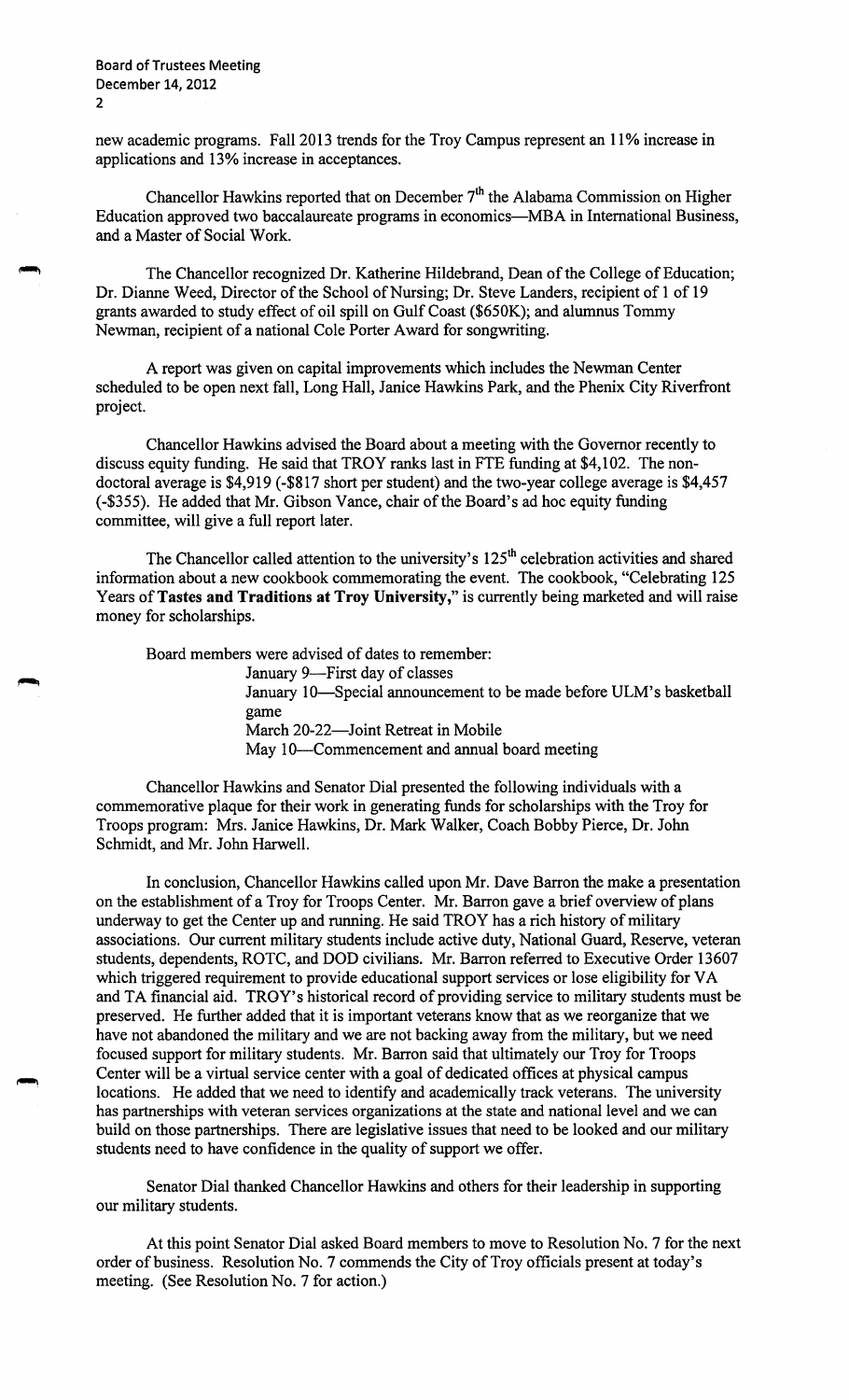# **B. Board Committee Reports**  o **Academic Affairs Committee, Honorable Karen Carter**

Mrs. Carter reported that the Academic Affairs Committee has been busy over the past few weeks meeting with Dr. Earl Ingram, Senior Vice Chancellor for Academic Affairs, and others to look at various initiatives that will be brought forward by resolutions today. The first resolution being brought forward by the Academic Affairs Committee today recommends the establishment of a School of Science and Technology. Mrs. Carter called upon Dr. James F. Rinehart, Dean and Professor, College of Arts and Sciences.

Dr. Rinehart stated that the proposal presented today would create a School of Science and Technology at Troy University. Initially the School would be housed in the College of Arts and Sciences and will be composed of four academic units as follows: (1) Department of Chemistry and Physics, (2) Department of Biological and Environmental Sciences, (3) Department of Computer Science, and (4) Department of Mathematics. Dr. Rinehart stated that one of the challenges businesses frequently voice concerns about is the availability of science, technology, engineering, and mathematics (STEM) workers and STEM occupations are projected to grow rapidly over the next decade. Objectives for the School are: (1) increase the proficiency of students in science and technology disciplines, (2) grow the number of graduates in science and technology, (3) engage in the development of more advanced science and technology programs, (4) expand the Troy University STEM research (science, technology, education, management) agenda and infrastructure, (5) extend STEM grants and contract opportunities, and (6) firmly establish a foundation for collaboration and partnership with regional science and applied technology industry.

# **Resolution No. 1-School of Science and Technology** Following the presentation by Dr. Rinehart, the following action was taken:

**ACTION: Senator Dial called for a motion. Mrs. Carter made a motion to adopt Resolution No. 1. A second was provided by Mr. Vance. There being no further discussion, Resolution No. 1, as follows, was adopted.** 

# **Resolution No. 1**

# **Establishment of the School of Science and Technology**

**WHEREAS,** careers in science and technology are among the highest paying, fastest growing, and most stable in the nation, and

**WHEREAS,** Troy University is committed to increasing the proficiency of students in science and technology, and is well-positioned to deliver high-quality educational programs in Applied Science, Chemistry, Physics, Computer Science, Biology, Environmental Science, Geomatics, and Mathematics, and

**WHEREAS,** Troy University is committed to growing the number of graduates in science and applied technology in the Wiregrass, the Southeast, the nation, and among international students, and

**WHEREAS,** Troy University seeks to engage in the development of more advanced science and technology academic programs, and

**WHEREAS,** Troy University is committed to maintaining a quality research agenda and infrastructure in science and applied technology by supporting multidisciplinary research and individual faculty research pursuits and development; that instructional classrooms and laboratories are well-equipped and supported with adequate materials and supplies,

**THEREFORE BE IT RESOLVED,** that Troy University establish a School of Science and Technology initially housed in the College of Arts & Sciences, with the mission of preparing students to be proficient in the basic sciences, mathematics, and applied technologies in order for them to pursue careers in business, education, research, government, and industry.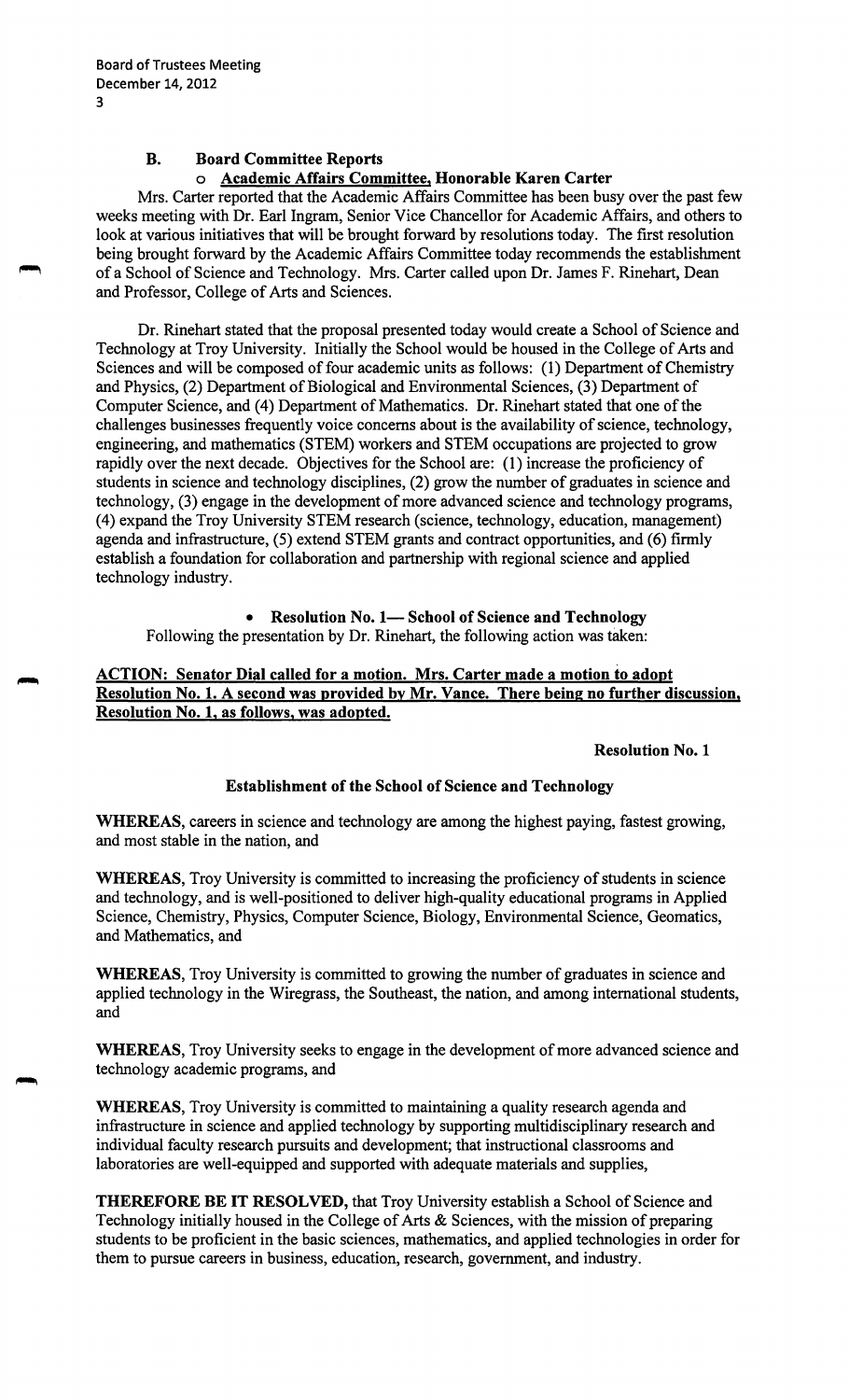# • **Resolution No. 2-School of Hospitality, Sport and Tourism**

Mrs. Carter called on Dr. Damon Andrew, Dean and Professor, College of Health and Human Services, to share information with the Board on the proposal for a School of Hospitality, Sport, and Tourism Management (HSTM).

Dr. Andrew gave a snapshot of the proposal saying that at present the Sorrell College of Business offers a Hospitality and Tourism Management concentration in Management major of B.S./B.A. and a B.S and M.S. in Sport and Fitness Management through the Department of Kinesiology and Health Promotions. The proposal today will combine these entities and create one school to house both programs. Under the new proposed school we will offer a B.S. degree in Hospitality, Sports & Tourism Management (HSTM) with concentrations in Hospitality, Sport Management, and Tourism Management and M.S. degree in Sports and Fitness Management. Dr. Damon also shared some of the advantages to the establishment of a School of Hospitality, Sport, and Tourism Management—one of which is that it enhances the potential for AACSB accreditation of the Sorrell College of Business.

Following Dr. Andrews' presentation, Senator Dial called for a motion to adopt Resolution No. 2. The following action was taken:

# **ACTION: Dr. Doug Hawkins provided a motion to approve Resolution No. 2. A second was made by Mr. Harrison. There being no further discussion** , **the motion to adopt Resolution No. 2 passed.**

**Resolution No. 2** 

# **Establishment of the School of Hospitality, Sport, and Tourism Management within Troy University's College of Health and Human Services**

**WHEREAS** Troy University proposed to the Alabama Commission on Higher Education on July 14, 2012, the merger of the existing Hospitality and Tourism Management concentration within the management major of the B.S./B.A. degree in Business Administration into the existing B.S./B.A. degree in Sport and Fitness Management to create a new B.S. degree in Hospitality, Sport, and Tourism Management with three concentrations/tracks in Hospitality Management, Sport Management, and Tourism Management, and

WHEREAS the Alabama Commission on Higher Education approved the proposed degree B.S. degree in Hospitality, Sport, and Tourism Management (CIP 31.0504) at its September 14, 2012, meeting, and

**WHEREAS** Troy University will begin offering the B.S. degree in Hospitality, Sport, and Tourism Management with the initiation of the 2013-14 academic year, and

**WHEREAS** the existing Hospitality and Tourism Management concentration within the management major of the B.S./B.A. degree in Business Administration is housed within the Division of Management and Marketing of the Sorrell College of Business, and

**WHEREAS** the existing B.S./B.A. degree in Sport and Fitness Management is housed within the Department of Kinesiology and Health Promotion within the College of Health and Human Services, and

**WHEREAS** service industry management programs within similar disciplines at peer and peeraspirational institutions commonly houses such types of programs within a defined School structure,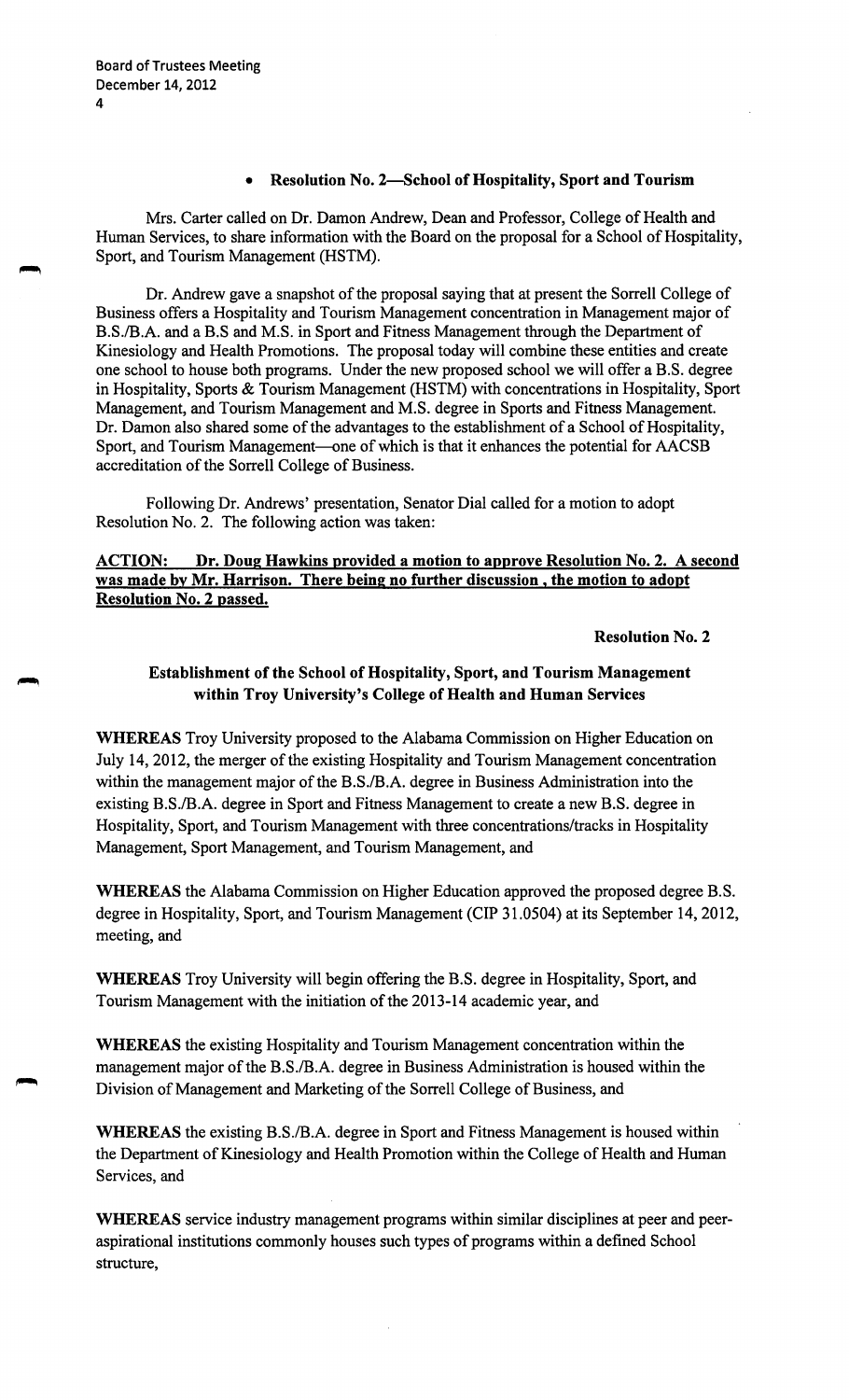**THEREFORE BE IT RESOLVED** that Troy University will establish the School of Hospitality, Sport, and Tourism Management within the College of Health and Human Services with the initiation of the 2013-14 academic year to house:

- the new B.S. degree in Hospitality, Sport, and Tourism Management with three concentrations/tracks in Hospitality Management, Sport Management, and Tourism Management,
- three undergraduate minors in Hospitality Management, Sport Management, and Tourism Management,
- the existing M.S. degree in Sport and Fitness Management, and
- the existing International Center for Hospitality, Sport, and Tourism Management.

# • **Resolution No. 3-Commending Dr. Stephen Landers**

Mrs. Carter introduced Resolution No. 3 commending Dr. Stephen Landers. She added that the Chancellor introduced Dr. Landers earlier in the meeting. Mrs. Carter congratulated Dr. Landers on receipt of a research grant to study the effect of the oil spill in the Gulf of Mexico.

Senator Dial also expressed appreciation to Dr. Landers for all he does for the University. He called for a motion to adopt Resolution No. 3. The following action was taken:

**ACTION: A motion was made by Mrs. Carter to approve Resolution No. 3. A second was provided by Mr. Higgins. With no further discussion, Resolution No. 3 was adopted by the Board.** 

# **Resolution No. 3**

# **A resolution honoring Dr. Stephen Landers**

**WHEREAS,** Dr. Stephen Landers is a professor of Biology in the College of Arts and Sciences at Troy University, who has distinguished himself as an outstanding teacher and scholar of Environmental Science,

**WHEREAS,** Dr. Stephen Landers, through his knowledge, creativity, collegiality, and exceptional commitment to his profession has mentored and educated hundreds of undergraduate and graduate students at Troy University over the past nineteen years, and

**WHEREAS,** Dr. Stephen Landers is a dedicated scientist operating at the top tier of his academic discipline; perhaps most significantly, he has personally identified a total of four new species of microscopic organisms over his career, and

**WHEREAS,** Dr. Stephen Landers, in 2011, was awarded the Chancellor's Award of Distinction in Sponsored Programs, and

**WHEREAS,** Dr. Stephen Landers, in 2012, was awarded one of only nineteen grants by the Gulf of Mexico Research Initiative to assess potential damage caused by the Deepwater Horizon oil spill, and

**WHEREAS,** Dr. Stephen Landers will conduct research over a three-year period on the project "Analysis of continental shelf in the Northern Gulf of Mexico: Effects of the Deepwater Horizon oil spill investigated during a long-term community study" and will receive nearly \$650,000 in funding,

**THEREFORE BE IT RESOLVED,** that Dr. Stephen Landers is commended by the Board of Trustees of Troy University for his outstanding scholarship and exemplary service to his students, the scientific community, the university, the southeast region, and the United States of America.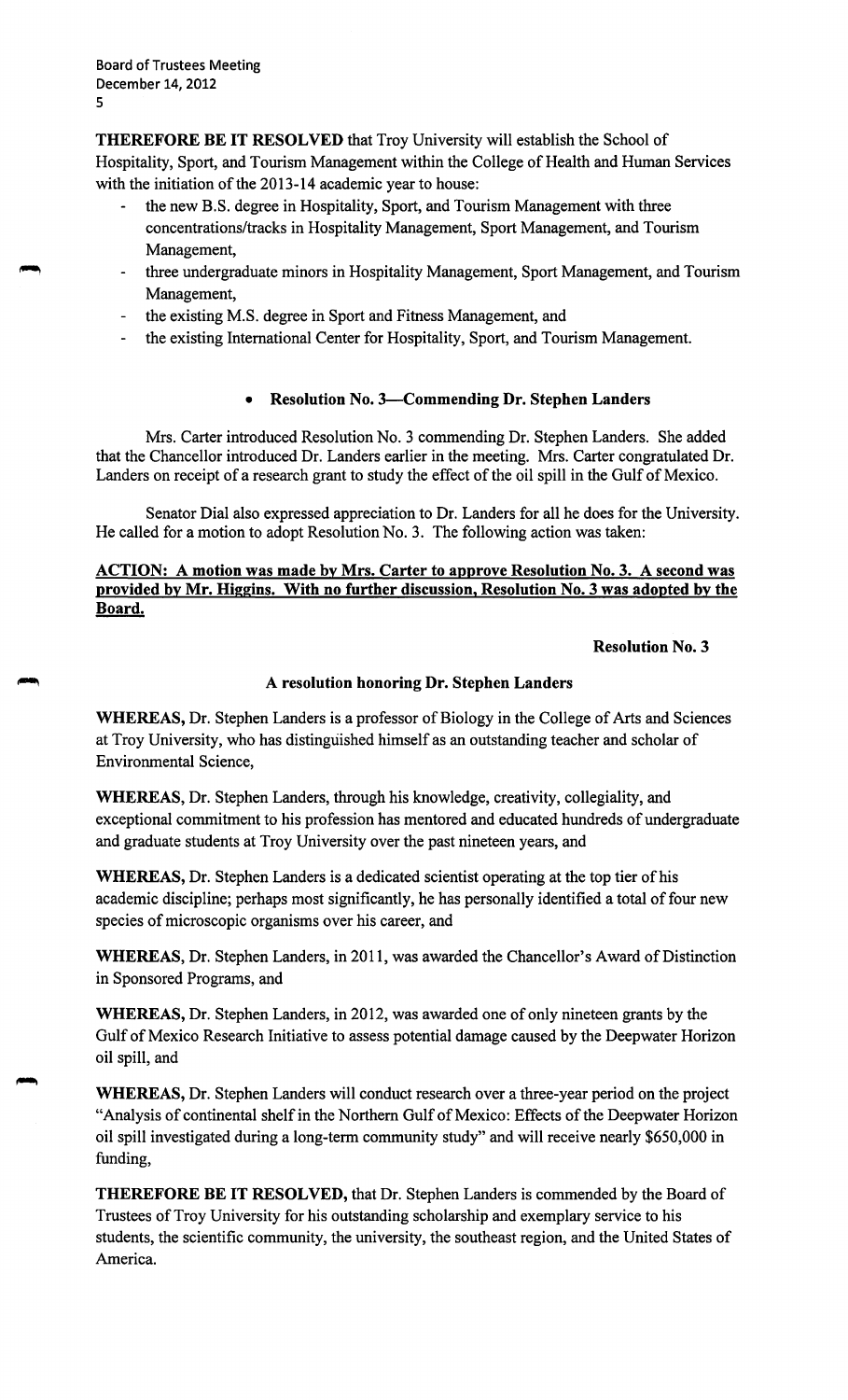# • **Resolution No. 4-Commending Retirees**

Mrs. Carter introduced Resolution No. 4 commending retiring faculty and staff. Senator Dial called for a motion and the following action was taken:

### **ACTION: Mrs. Carter made a motion to adopt Resolution No. 4 commending retirees. The motion received a second from Mr. Harrison. With no further discussion, Resolution No. 4 was approved.**

**Resolution No. 4** 

### **Commending Retirees**

**WHEREAS,** the following Troy University faculty and staff members retired in 2012:

Patricia D. Burdette, Montgomery Campus; Claude John Clausen, Columbus, Ft. Benning site; Patricia A. Cram, eTroy; Phyllis A. Crooms, Orlando; Judy Davis, Troy Campus; Mickey Deveridge, Montgomery Group Home; David E. Ebron, Troy Campus; Marcus D. Gaddis, Dothan Campus; MacLawrence Gaskins, Augusta/Ft. Gordon, GA site; William E. Hicks, Troy Campus; Carol A. Jordan, Troy Campus; Edward Kirkland, Troy Campus; Nathaniel Lindsey, Columbus/Ft. Benning, GA site; Judy W. McCarley, Columbus/Ft. Benning, GA site; Harriett I. Means, Troy Campus; Bruce D. Mills, Montgomery Campus; Peter Gerald Paige, Augusta/Ft. Gordon, GA site; Barbara Strait Reynolds, Troy Campus; James Franklin Rucker, Montgomery Group Home; James Lawrence Sherry, Troy Campus; Donna Wilson Stokes, Troy Campus; Priscilla B. Washington, Columbus/Ft. Benning, GA site; Judy Stallings Wilhite, eTroy; Jane J. Wilson, Troy Campus; Magdalena Wojciechowska, Troy Campus; Jeanne Wright, Troy Campus; Roger Thomas Zeimen, eTroy.

**THERFORE, BE IT RESOLVED** that this Board express to these faculty and staff members sincere appreciation for loyal and conscientious service to the university and wish them health and happiness in their retirement.

**BE IT FURTHER RESOLVED,** that an appropriate certificate be sent to the aforementioned as evidence of this recognition of his/her service to the university.

### • **Resolution No. 10-TROY for Troops**

On behalf of the Academic Affairs Committee, Mrs. Carter said she was pleased to introduce Resolution No. 10 in support of the establishment of a Troy for Troops Center.

# **ACTION: Senator Dial said we have a motion from Mrs. Carter to approve Resolution No. 10. Having received a second from Mr. Higgins and with no further discussion, Resolution No. 4 was adopted.**

### **RESOLUTION No. 10**

# **Establishment of the TROY FOR TROOPS CENTER**

# **Establishment of a Center to Provide Dedicated Student Services to Support Troy University's Military and Veteran Students**

**WHEREAS,** Troy University for more than 50 years has been a leader in collaborating with the United States Department of Defense in supporting our military and veterans in higher education; and

**WHEREAS,** Troy University's students have served in every armed conflict since World War I to the present Operation Enduring Freedom/Operation Iraqi Freedom/Operation New Dawn in Iraq and Afghanistan; and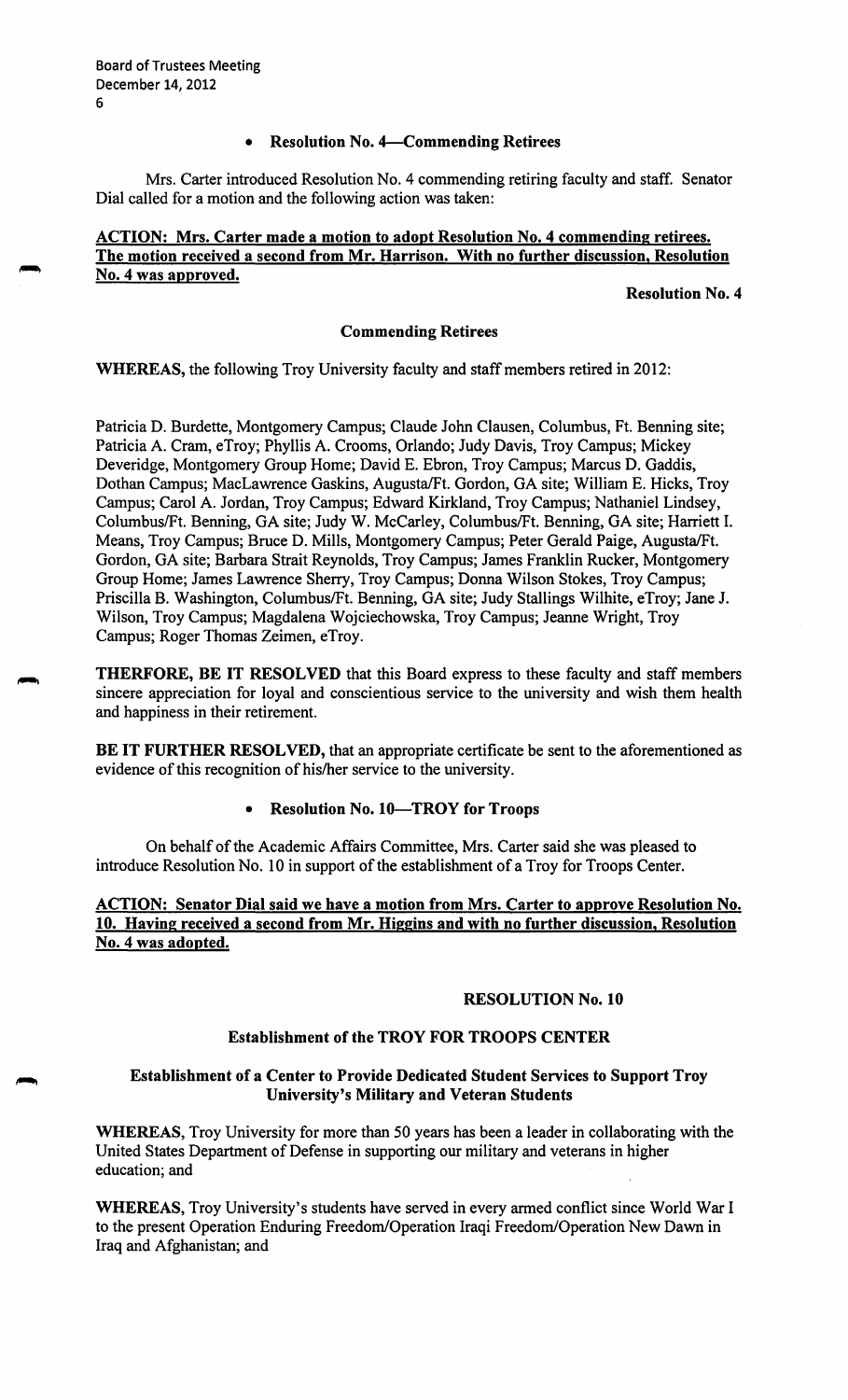Board of Trustees Meeting December 14, 2012 7

**WHEREAS,** Troy University is the leading higher education institution in the State of Alabama supporting the transition and reintegration of a diverse Armed Forces into successful civilian lives; and

WHEREAS, the majority of TROY's military affiliated students study online creating a need for a distinct virtual support center;

~ **THEREFORE BE IT RESOLVED** that Troy University commits itself as part of its "TROY FOR TROOPS" efforts to recognize this dedication, honor and service to military and veterans through the creation of the **TROY FOR TROOPS CENTER** that will support military and veteran students' academic and career success.

### o **Finance Committee, Honorable John Harrison**

Mr. Harrison advised that the Finance Committee did not have a report at this time. The Committee will not be meeting until after the first of the year.

### o **Student Affairs Committee, Honorable Lamar P. Higgins**

Mr. Higgins reported that the Student Affairs Committee had a very good meeting and he thanked Dr. John Dew (Senior Vice Chancellor for Student Services and Administration), Herb Reeves (Dean of Students), the Student Affairs Committee members, and SGA President Will Thompson for their assistance. He {hanked Mr. Thompson for his report and stated that committee meeting minutes and Will Thompson's report have been provided to the Board. Mr. Higgins added that there have been suggestions about having access to University A venue during Homecoming. Mr. Higgins said that University Police Chief John McCall will conduct a study and report back to the committee.

# • **Resolution No. 5-Commending Toys for Tots program**

Having concluded the Student Affairs Committee report, Mr. Higgins presented Resolution No. 5, Commending Toys for Tots Program for approval.

# **ACTION: Having received a motion from Mr. Higgins, Senator Dial called for a second. Mr. Harrison seconded the motion. There being no discussion, Resolution 5 was adopted.**

#### **Resolution No. 5**

#### "TOYS FOR TOTS"

WHEREAS, on November 10<sup>th</sup>, Troy University partnered with the US Marine Corps Reserve to implement the Toys for Tots campaign; and

**WHEREAS,** the Division of Student Services and students developed a strategic plan to support this endeavor; and

**WHEREAS,** over 500 children within the Pike County area will receive toys from this worthy cause and will have a bright holiday season; and

**WHEREAS,** this community service project embodies the University's engagement to excellence and service to children in the Pike County area;

**THEREFORE BE IT RESOLVED** on this 14<sup>th</sup> day of December 2012, which Troy University expressed its sincere acknowledgement and thankfulness to the Division of Student Services and the student body for their devotion to the Toys for Tots campaign.

# o **Governmental Affairs Committee, Honorable Gibson Vance**

Mr. Vance thanked Senator Dial for appointing the equity funding committee. He thanked Dr. John Schmidt (Senior Vice Chancellor for Advancement and External Relations),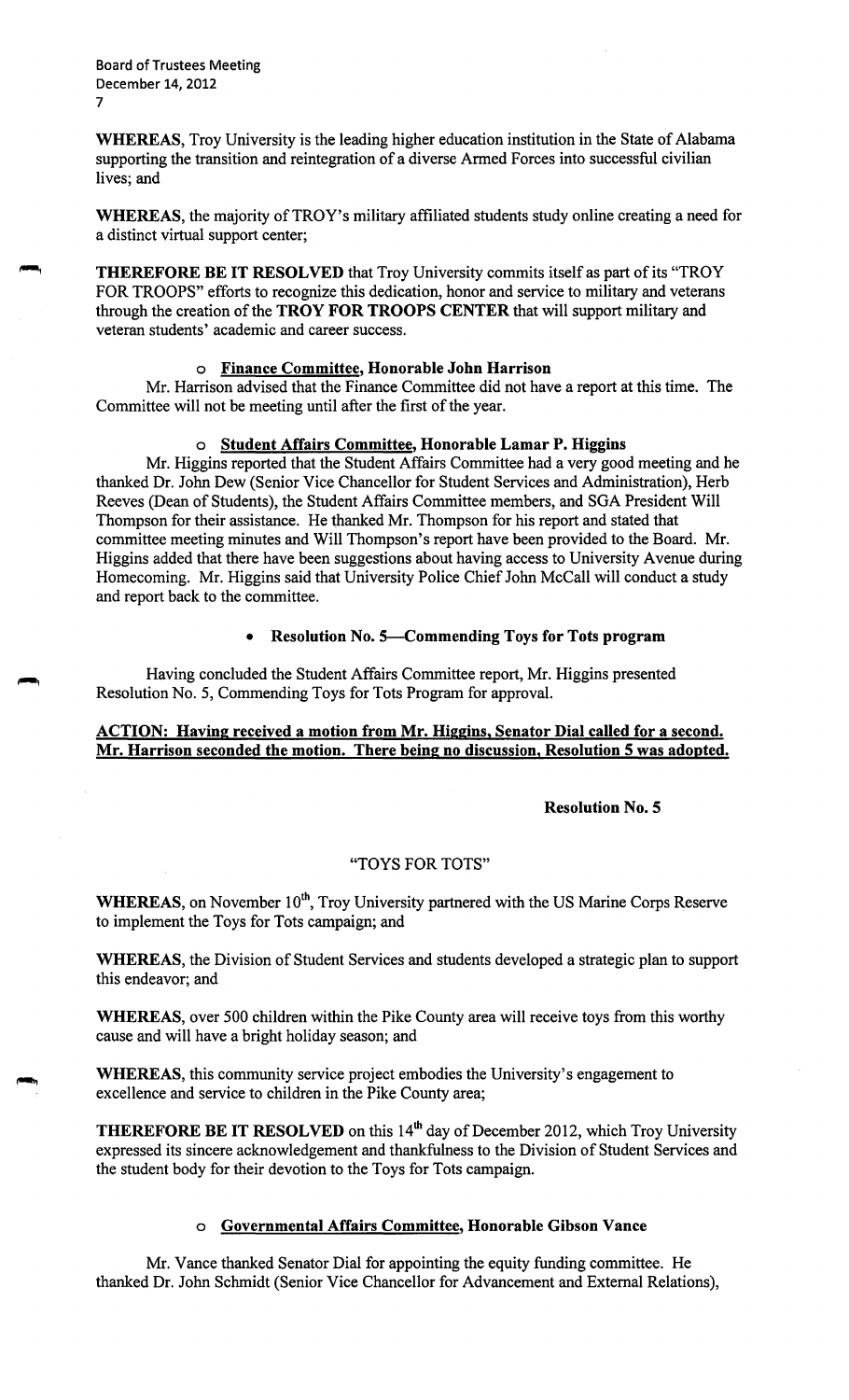Mr. Marcus Paramore (Governmental Relations Director), and committee members for their assistance. Mr. Vance said the purpose of the equity funding committee is to generate more governmental funds, both state and federal, and in doing so help reduce the cost of college for the students. He said there are three steps to achieve this goal. Mr. Vance continued by saying the first is (1) a step to average. As much as we dislike the statement "we just want to be average" it was a very powerful statement. Mr. Vance shared additional information on the meeting his committee members and the Chancellor had with the Governor of November 19. With the help of Senator Dial, Mr. Paramore spearheaded an effort to arrange meetings for the committee with the leaders of the Legislature. Mr. Vance advised that we will continue to work toward the commitment received in the meeting on November 19<sup>th</sup> to bring us to "average" funding" and it is now the responsibility of everyone to work together to try to hold that commitment through the Legislature. (2) The second step is the TROY PAC. Mr. Vance advised that we are going to revitalize the political action committee and work toward raising funds through the PAC between now and the 2014 cycle. This will be done through the Alumni Association, through a grassroots effort, and through Federal dollars through the grant process.

#### • **New Federal Lobbying Effort**

In regard to the grant process, the university has retained the law firm of Adams and Reese to help maximize the potential grants available as well as to provide assistance with other projects.

Senator Dial thanked Mr. Vance for his leadership in the equity funding effort.

Mr. Higgins thanked the equity funding committee for its work in the funding matter. However, he expressed concern that we include the Federal lobbying effort as part of the Board because he didn't believe it needs to be said that the Board is employing lobbyists. He added that if we (the Board, are involved in a PACT that contributes to a Federal candidate then we, individually, may fall under other regulations. He said he mentions this so that we will all be aware as we move forward.

Senator Dial added that point well taken and we are all need to be mindful of the fine lines as we operate within the parameters.

• **Resolution No. 6-Equity Funding** 

**ACTION: There was no action was taken on Resolution No. 6.** 

#### **Resolution No. 6**

#### **Equity Funding for Troy University**

**WHEREAS,** the Governmental Affairs Committee of the Troy University Board of Trustees was formed to seek external funding from various government entities; and

**WHEREAS,** Troy University was successful in 2008 in making its case for equitable funding based on full time students served to the Governor and State Legislature; and

**WHEREAS,** pursuant to the above request, Troy University reached an agreement with the Legislature to receive additional appropriations for three (3) years, however only received year one of said funding in 2008; and

**WHEREAS,** a renewed equity effort titled: "A Step to Average" was compiled by the current governmental affairs committee portraying the continued funding disparity in state funding appropriations to the number of students served by Troy University; and

**WHEREAS,** negotiations have begun with the Governor and key members of the Legislative Leadership Team to outline a renewed effort for equitable funding treatment and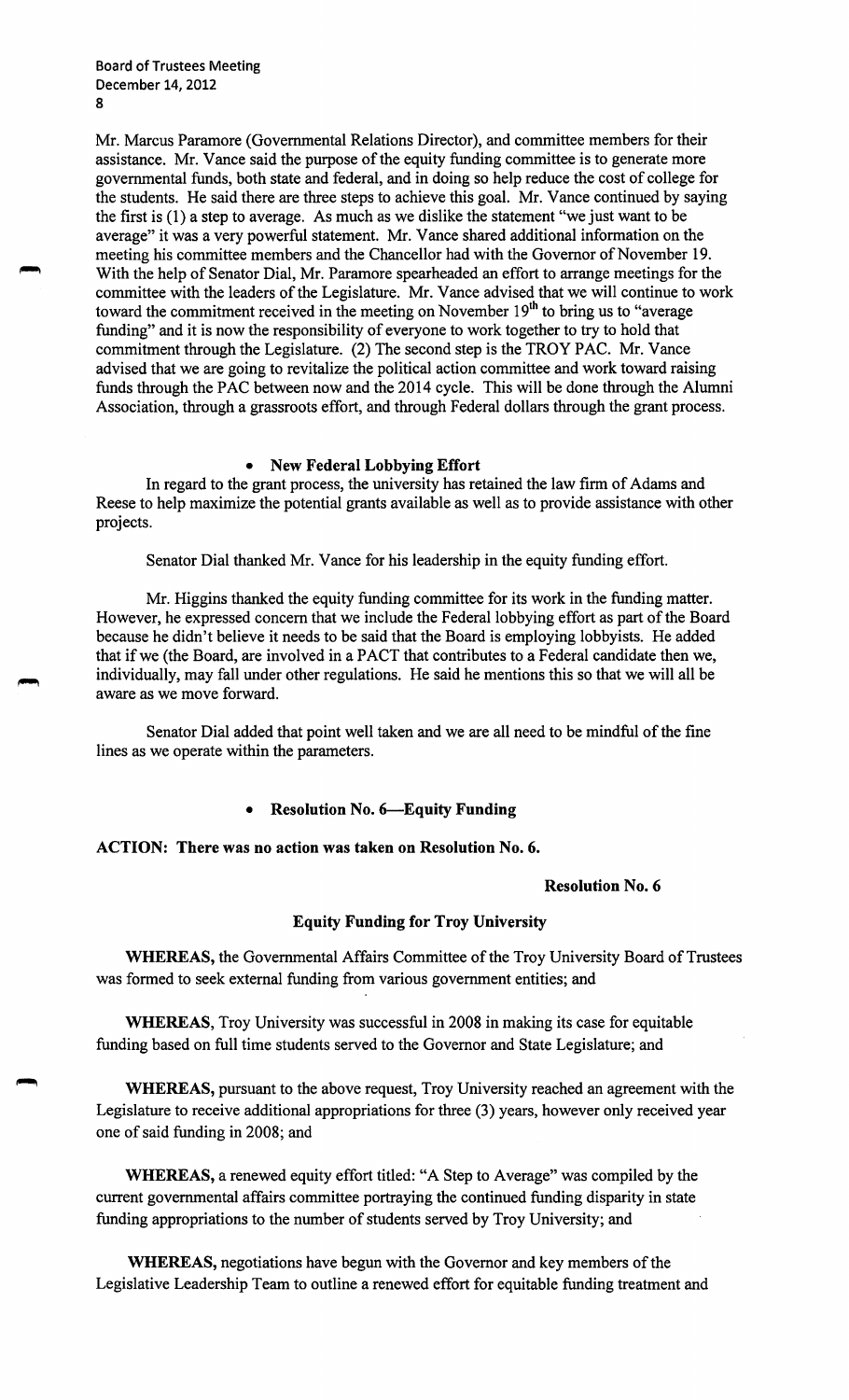9 Board of Trustees Meeting December 14, 2012

have received positive support from the Governor and the Leadership on our "A Step to Average";

**THEREFORE, BE IT RESOLVED** that the governmental affairs committee will continue to pursue support for Troy University in the overall legislative process occurring in February 2013 and encourages Board of Trustee members to petition the same support from legislators in their respective districts.

### • **Resolution No. 7-Commending Troy City Officials**

Senator Dial called for a motion to adopt Resolution No. 7 commending City of Troy officials. The following action was taken:

# **ACTION: On a motion from Mr. Roy Drinkard with a second from Mr. Lamar Higgins and there being no further discussion, Resolution No.** 7 **was adopted.**

#### **Resolution No. 7**

### **A resolution commending City of Troy Officials**

**WHEREAS,** Troy University and the City of Troy has enjoyed an excellent "Town & Gown" relationship; and

**WHEREAS,** the City of Troy experienced a significant change after the 2012 municipal elections with the election of a new mayor and three new council members, all of which are proud alums of Troy University; and

**WHEREAS,** Jason Reeves was elected Mayor of the City of Troy on 28 August 2012 and was sworn into office on 5 November 2012; and

**WHEREAS,** Reeves was first elected in 1996 at the age of 24 and holds the distinction as the youngest elected official in Troy history; and

**WHEREAS,** A graduate of Troy University, where he served as SGA President, Jason has diverse experience in leading with integrity through many years of community service, athletics and church involvement; and

**WHEREAS,** Reeves has been influential in many successful city projects such as the construction of the Recreation Center and Troy Public Library. He is also credited for playing an integral role in the recruitment of CGI and the development of Trojan Plaza. He was instrumental in the foundation and formation of the Colley Senior Complex through the Troy Seniors Foundation as well as the expansion and relocation of the Troy Nutrition Program; and

**WHEREAS,** Marcus Paramore, Greg Meeks and Dejerilyn King Henderson were elected to the Troy City Council, and Johnny Witherington and Charlie "Sarge" Dunn were re-elected to the Troy City Council, and all were sworn into office on 5 November 2012; and

**WHEREAS,** these individuals have distinguished themselves on their elections and their willingness to serve the community and promote Troy University in a positive manner; and

**WHEREAS,** the Mayor and Council can continue to further develop the existing "Town & Gown" relationship by promoting their university in economic development and other functions:

**THEREFORE BE IT RESOLVED** that the Troy University Board of Trustees extends its most sincere gratitude to Mayor Jason Reeves and Council Members Johnny Witherington, Charlie "Sarge" Dunn, Marcus Paramore, Greg Meeks, and Dejerilyn King Henderson for their service to the City of Troy and Troy University.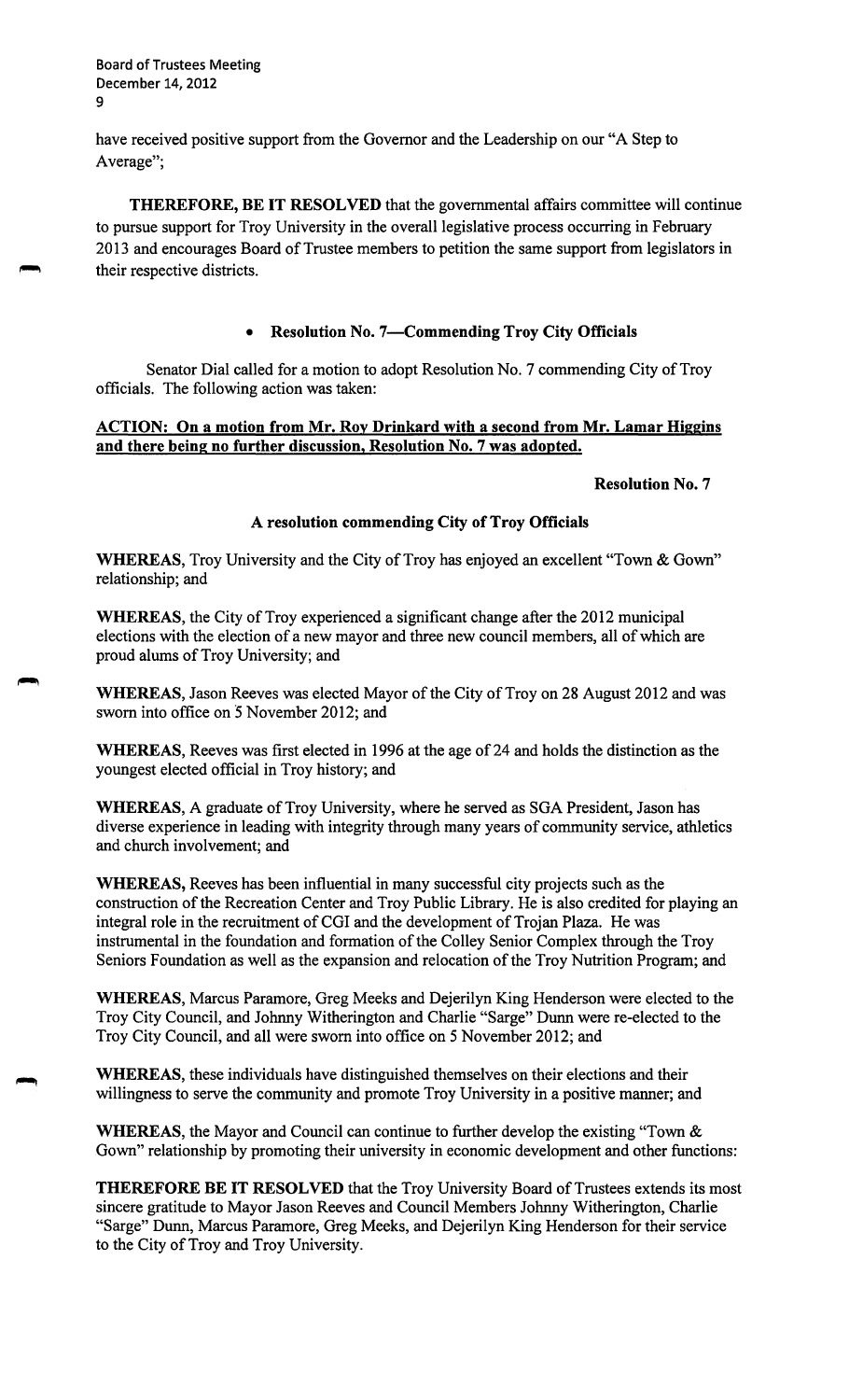10 Board of Trustees Meeting December 14, 2012

Mayor Jason Reeves, on behalf of City officials, expressed appreciation to the university for the "town-gown" relationship that the city and university have enjoyed over the years.

#### • **Resolution No. 8-Commending Jimmy C. Lunsford**

Following the reading of Resolution No. 8, Senator Dial called for a motion to adopt the resolution. The following action was taken:

# **ACTION: Dr. Doug Hawkins made a motion to adopt Resolution No. 8 commending the Honorable Jimmy C. Lunsford. Seconded by Mr. John Harrison, Resolution No. 8 was adopted.** ·

# **Resolution No. 8**

### **A resolution commending the Honorable Jimmy C. Lunsford**

**WHEREAS,** Jimmy C. Lunsford served the City of Troy with distinguished and outstanding service from 1982 to 2012; and

**WHEREAS,** Jimmy C. Lunsford, Mayor City of Troy, a community leader and mentor for 30 years has announced his retirement effective November 5, 2012; and

**WHEREAS,** Lunsford exemplified public service throughout his political career, and was always dependable, trustworthy and focused on understanding and solving community problems; and

**WHEREAS,** Lunsford has defined and promoted the philosophy of a strong "Town and Gown" relationship while working with Troy University to expand athletic facilities to serve the needs of our students and the citizens of Troy; and

**WHEREAS,** his ability to forge partnerships with the University and other entities led to the development of the Jimmy C. Lunsford Tennis Complex on our campus; and

**WHEREAS,** during Lunsford's tenure he has promoted Troy University as an engine of economic development which has created a diversified industrial base that includes the production of helicopters by Sikorsky and smart missiles by Lockheed Martin Corp., information technology giant COi, food manufacturer Golden Boy, and homegrown plastics manufacturer KW Plastics; and

**WHEREAS,** through Jimmy C. Lunsford's leadership, the City of Troy's population, based on the US Census, has increased from 12,945 in 1980 to 18,033 in 2010.

**WHEREAS,** Jimmy C. Lunsford has been a guiding force within the City of Troy, through his leadership and dedication he has increased the city's budget from a little over \$10,000,000 in 1982 to over \$60,000,000 in 2012, without increasing taxes, while improving the quality of life through the development of state of the art Recreation Facility, the Troy Public Library, Troy Municipal Complex, Nutrition Center, Senior Complex, and other city facilities to serve the citizens of Troy; and

**WHEREAS,** Mayor Lunsford used his entire career to serve the citizens of Troy with his unwavering passion and desire to meet the needs of citizens of all ages:

**NOW, THEREFORE, BE IT RESOLVED** that Mayor Jimmy C. Lunsford is hereby honored for outstanding and dedicated service to the citizens of the City of Troy, Alabama and for fostering an exemplary model of a university-city relationship over these many years.

Mr. Lunsford made brief remarks and expressed appreciation to the Board and the university for this honor.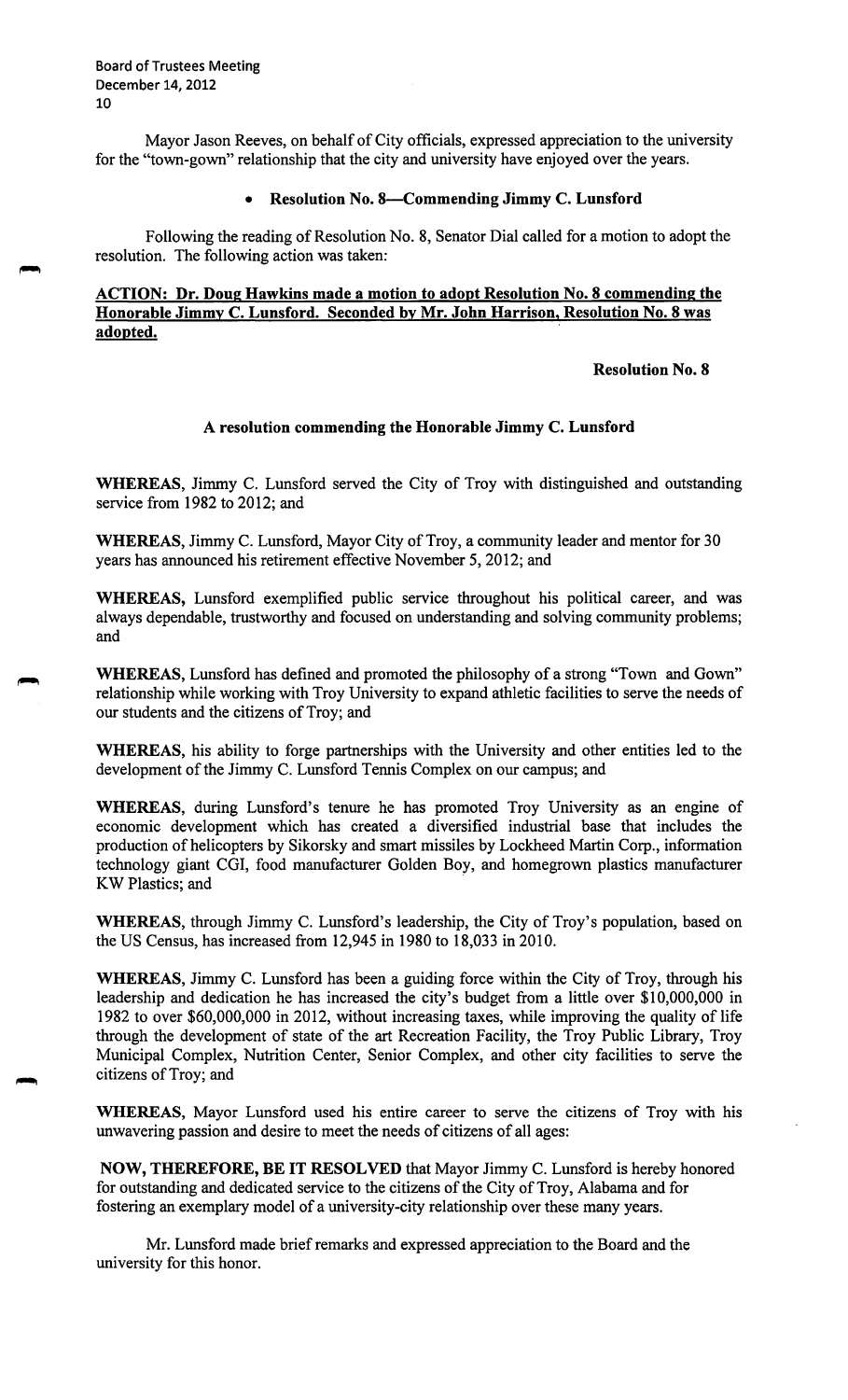### **o Long-Range Planning Committee, Honorable Charles Nailen**

Mr. Nailen reported that the Long-Range Committee met by telephone conference call on November  $27<sup>th</sup>$  to review status of the 2010-2015 Strategic Plan. Prior to the meeting Dr. Dew provided an executive summary and out of the review of the summary a couple of items surfaced. Through Drs. Dew and Patterson those items have been passed back to the administration for action. Those items include Section 2.4 of the Strategic Plan with regard to diversity and updating/revising of the Affirmative Action Plan. The other issue that surfaced was in Section 3 .4 of the plan having to do with construction and facilities s on campus, specifically Alumni Hall so that there is a better understanding as to the direction/action plan. Mr. Nailen added that this item was offered up for more consideration by the administration.

The next meeting of the committee will be prior to the retreat in March 2013. The focus of the meeting, which Mr. Nailen referred to as the committee's "Dreaming Meeting," will be to look far beyond the five-year Strategic Plan period. He encouraged everyone to attend this committee meeting if schedules permit.

Mr. Nailen added that the Long-Range Planning Committee was presented with an update to the Strategic Plan in regard to internationalization. At this time, he called upon Dr. Dew to make a presentation on expanding Alabama's international university.

#### • **Addition of internationalization component to Strategic Plan**

Dr. Dew stated that each summer the Chancellor convenes a large group of administrative personnel and this past July the group met and a recommendation came out of that meeting to expand our international focus by adding a strategic objective to Initiative #4 of the Strategic Plan. Strategic Initiative #4—Expanding Alabama's International University—states: The University promotes the concept of comprehensive internationalization as a key organizing paradigm for the future to enable the entire university community to research, study, instruct, and assist our students and stakeholders to understand and succeed in an increasingly globalized world.

Specifically, Dr. Dew said the recommendation is to add five objectives to Initiative #4 as follows: **4.1** Enhance the international dimension of academic programs throughout the university, 4.2 Support faculty in creating a new type of global scholar, **4.3** Engage administrative staff in supporting international initiatives and students, **4.4** Enhance the interaction between domestic and international students, and **4.5** Tell the Troy Story regarding internationalization.

Dr. Dew stated actions that need to be taken include the following:

- $\triangleright$  Board approval to expand the strategic plan
- ► Chancellor Hawkins will assign Champions to each of the five objectives
- ► Teams and team leaders will be organized by the Champions
- ► Teams and team leaders will prepare action plans and work on implementation
- ► Status will be reviewed at the Leadership Retreat in the summer of 2013, with the Chancellor's Briefings in January 2014, and with the Long-Range Planning Committee in its regular meetings

Mr. Nailen stated that this concludes the Long-Range Committee's report.

Senator Dial thanked Mr. Nailen and his committee for the leadership provided in looking at long-range planning efforts.

#### o **Athletic Policy Committee, Honorable Allen Owen**

Prior to the Athletic Policy Committee report, Senator Dial took the opportunity to thank Student Government Association President Will Thompson and the student body for the level of student participation at football games, especially the Navy game. Mr. Thompson responded by saying he would like to give a lot of the credit to our new Athletic Director, Mr. John Hartwell.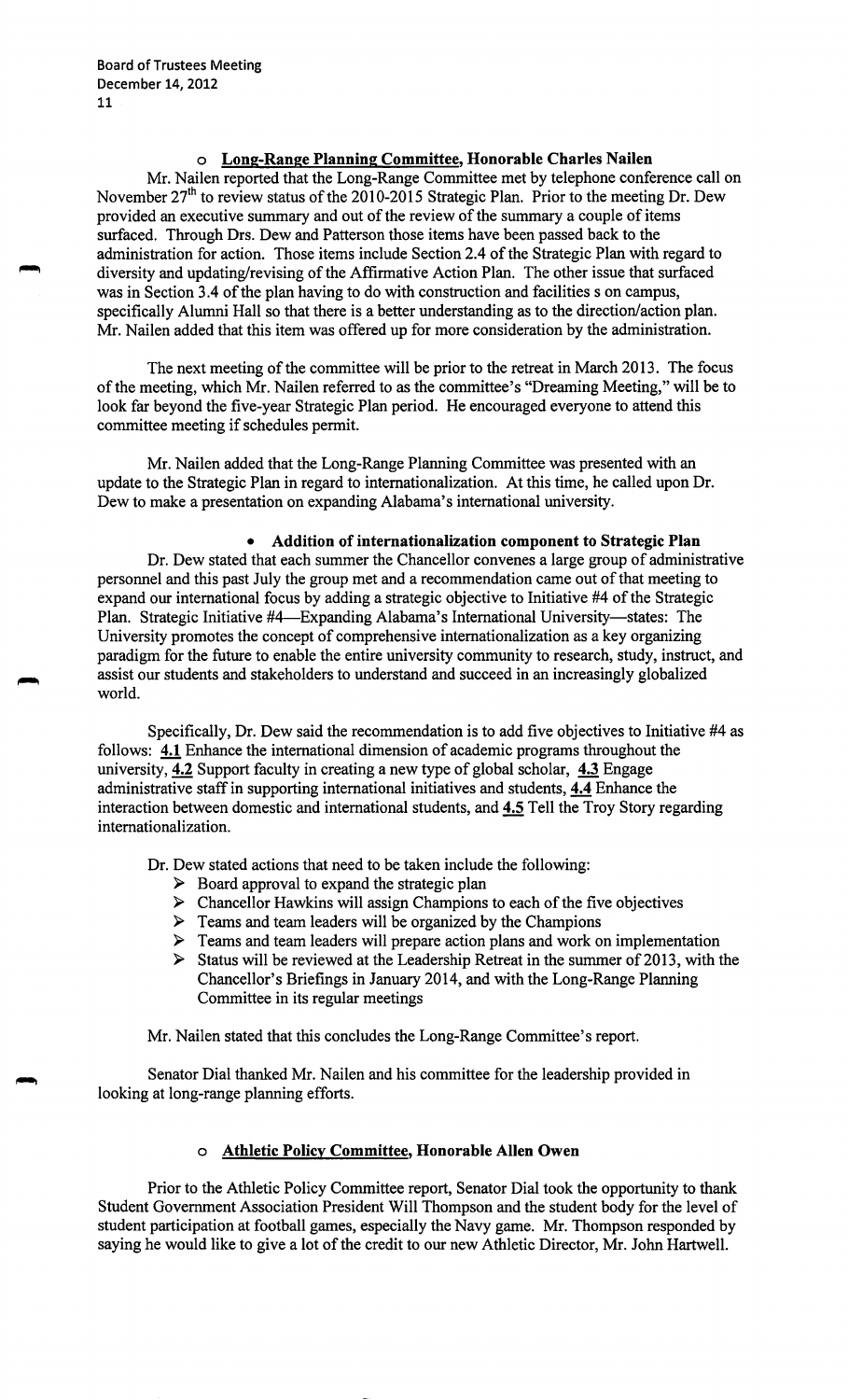12 Board of Trustees Meeting December 14, 2012

#### • **Athletics Report, Mr. John Hartwell**

Senator Dial stated that Mr. Owen had to leave the meeting early. He called upon Mr. John Hartwell, Athletics Director, to provide an update on athletics.

Mr. Hartwell reported that Troy has 466 student athletes representing 17 sports in addition to cheerleading.

The following is a summary representing each sport:

#### **Football**

Record 5-7 (6 losses by less than 7 points) Defeated the United States Naval Academy  $3<sup>rd</sup>$  highest in conference for attendance Offense ranks  $13<sup>th</sup>$  in the NCAA in total offense Nine players received All Sun Belt Conference Honors 12 current players/contributors on NFL rosters

### **Cross County**

 $10<sup>th</sup>$  place finish for both men's and women's Enock Kirui named All Sun Belt finishing 15<sup>th</sup> overall Women finished 27<sup>th</sup> at the NCAA Regionals

### **Volleyball**

# 9-10-2 record

Fourth consecutive Sun Belt Conference Tournament appearance 18 on the Academic Honor Roll

Mr. Hartwell also advised that TROY placed  $7<sup>th</sup>$  in the Vic Bubas Cup standings for fall 2012. He added that we will work toward improving our standing.

Other initiatives highlighted by Mr. Hartwell included the Hall of Fame Banquet on April 20, 2013 and the new Trojan Arena opened on Nov 9<sup>th</sup> as the Trojans took on Mississippi State with the largest ever crowd.

Facility projects include: football end zone building, softball covered batting cage/bull pen, covered tennis court, lights at soccer/track complex, and golf building facility.

In conclusion Mr. Hartwell gave a brief snapshot of conference realignment. Discussion followed and Mr. Hartwell responded to comments/questions from Board members.

Dr. Doug Hawkins shared with Board members a document highlighting accomplishments of some of our graduates and the national exposure the university gets from these graduates. He added that these graduates are good ambassadors for Troy University.

Mr. Higgins took this opportunity to mention that we need to do a better job in recognizing our senior athletes in all sports.

# • **Resolution No. 9-Naming the court in Trojan Arena for Coach Don Maestri**

Mr. Harrison introduced Resolution No. 9 and shared accolades about Coach Don Maestri and expressed appreciation for the leadership he provided since joining the Troy University family in 1982.